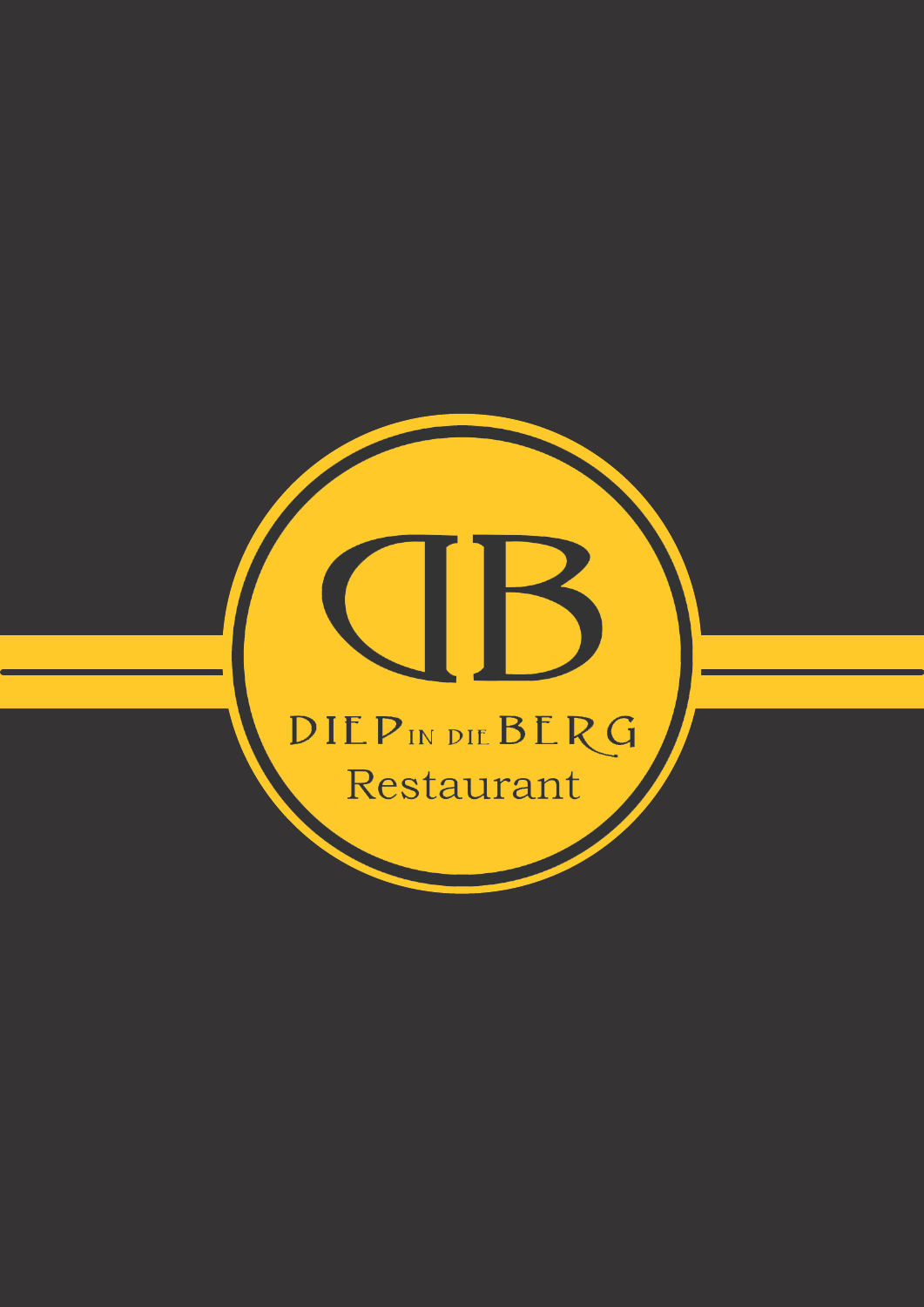## **GOOD MOR N I N G**

#### **CHICKEN LIVERS\_R60**

Sautéed Chicken Livers | Garlic | Parsley | Fried Egg | Shaved Parmesan | French **Baguette** 

#### **PAIN PERDU FRENCH TOAST SANDWICH\_R95**

Ciabatta French Toast | Maple Glazed Bacon | Caramelized Onions | Peppadew | Brie

#### **HOUSE OMELETTE\_R95**

3 Egg Omelette | Cheddar | Mushroom | Onion | Tomato | Bacon | Spicy Mayo | Toast

#### **THE GOOD MORNING\_R110**

3 Egg Omelette | Smoked Salmon | Crème Fraiche | Avocado | Chives L Toast

#### **EGGS BENEDICT\_R85**

Toasted Egg Muffin | Poached Eggs | Hickory Ham | Hollandaise | Salsa

~ Add R30 Smoked Salmon

#### **SLOPPY JOE BENEDICT\_R95**

Toasted Egg Muffin | Poached Eggs | Savoury Mince | Hollandaise

#### **FARMHOUSE BREAKFAST\_R95**

2 Eggs | Back Bacon | Pork Sausage | Grilled Tomato | Mushrooms | Potato Hash | Toast

## **BREAKFAST SHAKSHUKA VR65**

Poached Eggs | Mild Chilli Sauce | Chick Peas | Feta | Pita Bread

## **DIEP FRENCH BAGUETTE V\_R80**

Toasted French Baguette | Hummus | Avocado | Balsamic Tomato | Sautéed Mushrooms | Rocket | Olive Oil

#### **AVOCADO TOAST V\_R70** Toast | Scallions | Smashed Avocado | Feta

# **CARAMELIZED BANANA BREAD V\_R50**

Caramelized Banana Bread | Honey Butter | Toasted Pecan Nuts | Lime Zest

 $DIEP$ IN DIE  $BERG$ Restaurant  $reakfa$ g $t$  $e$ n u

**Saturday - Sunday 9:00 - 11:30**

**EGETARIA N / EGA N**

## **www.diepindieberg.com 012 807 4630**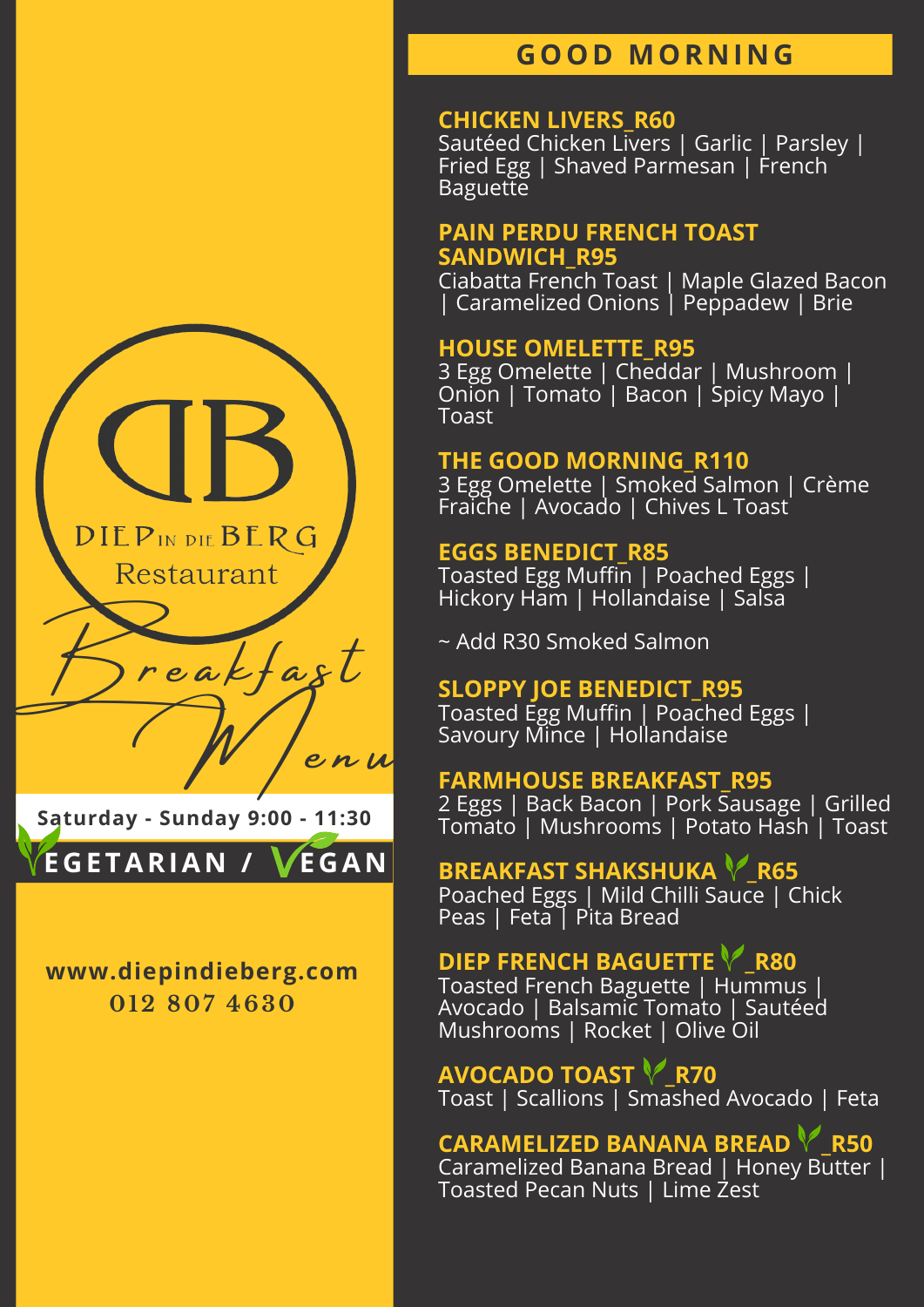

**Tuesday - Sunday from 12:00**

# **EGETARIAN / VEGAN**

## **www.diepindieberg.com 012 807 4630**

# **SALADS**

**COUS - COUS SALAD\_R65** Sundried Tomato | Feta | Charred Corn | Butternut | Parsley | Cherry Tomatoes

## **CHOPPED HOUSE SALAD\_R85**

Baby Cabbage | Charred Corn | Tomatoes | Red Onion | Red Pepper | Avocado | Roasted Nuts | Lemon Vinaigrette

#### **CHICKEN AVOCADO SALAD\_R95**

Grilled Mojo Chicken | Baby Gem | Tomato | Cucumber | Fried Aubergine | Micro Herbs | Avocado

# **SMALL PLATE S**

#### **SMALL ANTIPASTI\_R105**

Roast Peppers | Marinated Olives | Gherkins | Hummus | Grilled Ciabatta | Whipped Feta | Chorizo

#### **FRIED CALAMARI\_R108**

Fried Calamari | Lime | Roasted Baby Tomato | Whipped Feta

#### **MOJO CORN CHICKEN\_R98**

Deboned Chicken Thighs | Avocado | Charred Corn Salsa | Cilantro Mayo

### **EMPANADAS\_R85**

Pastry pockets | Beef | Cheese | Chicken | Cilantro salsa

## **SUMMER GNOCCHI V\_R75**

Potato Dumplings | Basil Pesto | Roasted Cherry Tomato | Charred Corn | Toasted Almonds | Parmesan

### **SRIRACHA BUFFALO WINGS\_R75**

Crispy Chicken Wings | Sriracha | Honey | Cilantro lime Mayo | Scallions

#### **CHICKEN LIVERS\_R65**

Sauteed Chicken Livers | Garlic | Parsley | Napolitana Sauce | Crusty Bread | Parmesan

## **HALLOUMI FRIES Y R65**

Grilled Haloumi | Cilantro Lime Mayo | Balsamic Reduction

### **NACHOS V\_R105**

Black Beans | Tomato Salsa | Jalapeno | Guacamole | Cheddar | Mozzarella | Sour Cream

#### **BOERIE BREDIE\_R65**

Grilled Boerewors | Chilli | Napolitana Sauce | Crusty Bread

#### **CURRY WURST\_R65**

German Sausage | Hint of Curry | Mustard | Tomato Sauce | Crusty Bread

#### **MUSSELS\_R110**

White Wine | Butter | Lemon | Garlic | Parsley | Cream | Crusty Bread

**FLAMED CHORIZO\_R90** Sherry | Onion | Olives | Crusty Bread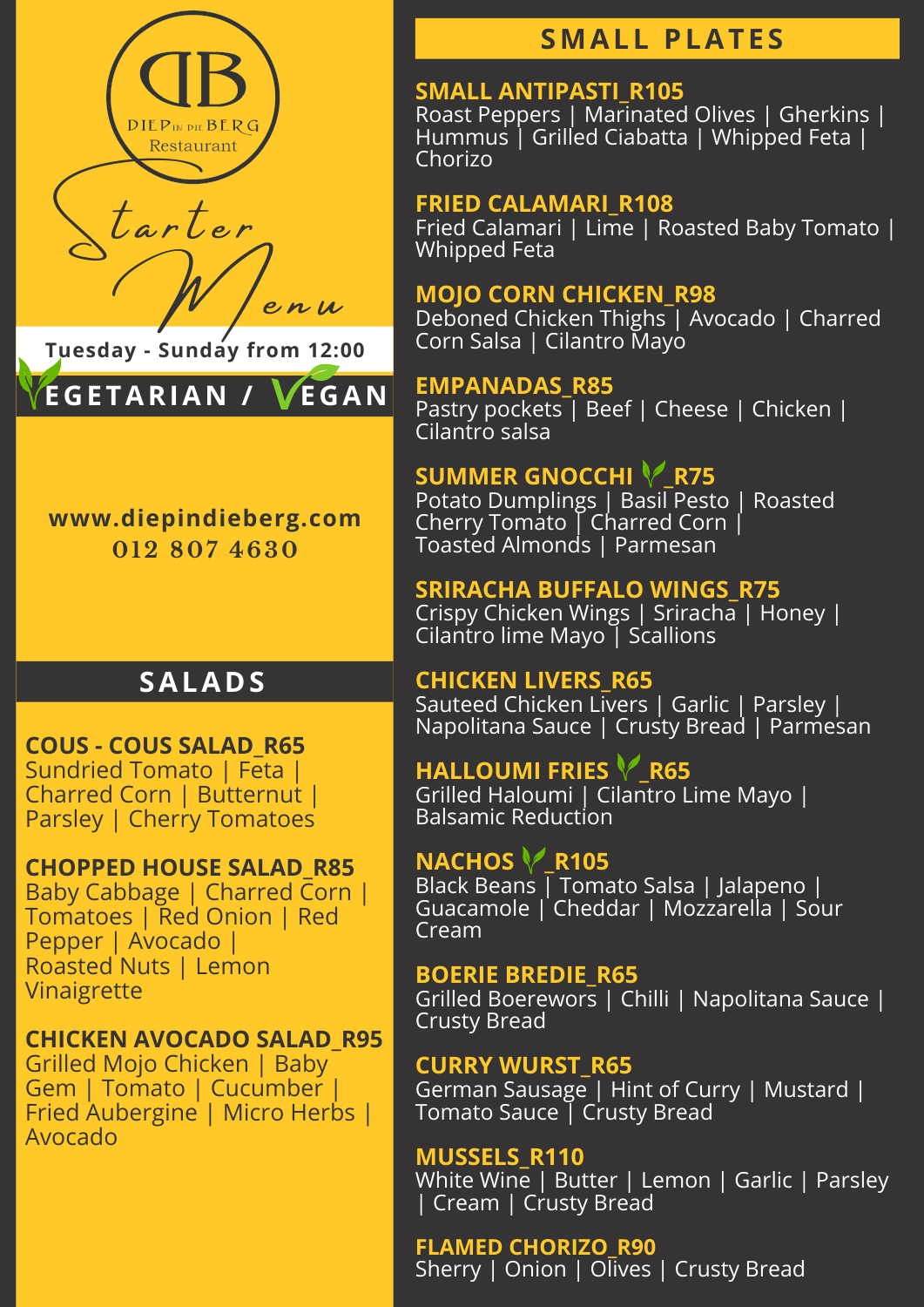

**Tuesday - Sunday from 12:00**

# **TACOS & QUE SADILLAS**

#### **MEXICANA QUESADILLA\_R95**

Ground Beef | Jalapeno | Cheddar | Black Beans | Sour Cream | Guacamole | Charred Corn

#### **CHICKEN QUESADILLA\_R90**

Chicken Mayo | Mozzarella | Gherkins | Charred Corn

#### **VEGAN QUESADILLA\_R80**

Roasted Butternut | Marinated Peppers | Black Beans | Mushrooms | Avocado | Vegan Parmesan | Tomatillo Chipotle salsa | Charred corn

#### **MINI BEEF TACO\_R90**

Ground Beef | Soft Shell Taco | Slaw | Feta | Tomato Salsa | Cilantro Lime Mayo | Cheddar | Avocado | Charred Corn | Tomatillo Chipotle salsa

#### **MINI PRAWN TACO\_R110**

Grilled Prawn | Soft shell Taco | Slaw | Tomato Salsa | Avocado | Cilantro Lime Mayo | Charred Corn | Harissa

#### **MINI ASIAN TACO\_R95**

Crispy Beef Strips | Cabbage | Carrots | Charred Corn | Scallions | Hoisin Sauce | Chilli

#### **MINI CHICKEN CHIPOTLE TACO\_R85**

Chipotle spiced Chicken | Sweet Chilli Mayo | Slaw | Charred Corn | Avocado | Feta | Tomato Salsa

# **BURGERS & SA N DWICHE S**

### **GERMAN FOOTLONG\_R110**

German Sausage | Red Onion | Sauerkraut | Tomato Sauce | Mustard | Cheddar

#### **AUTHENTIC CUBANO\_R100**

Slow Roasted Mojo Pork Belly | Hickory Ham | Swiss cheese | Dijon Mustard | Fries

#### **TOASTED CHICKEN MAYO PANINI\_R85** Chicken | Mayo | Avocado | Gherkins | Fries

#### **THE CLASSIC LADDIE\_R75**

Hickory Ham | Tomato | Cheese | Toasted Ciabatta | Fries

#### **MIGHTY BIG CHEESE BURGER\_R125**

Beef Patty | Grilled Bacon | Lettuce | Tomato | Red Onion | Pickles | Cheddar | Brioche Bun | Cheese Sauce | Fries

#### **OLD SCHOOL CHEESE BURGER\_R110**

Beef Patty | Tomato | Gherkins | Red Onion | Sweet Mustard | Mayo | Cheddar | Brioche Bun | Fries

#### **CHICKEN BRIOCHE BURGER\_R110**

Panko Chicken Breast | Slaw | Sweet Chilli Lime Mayo | Fries

#### **FISH BURGER\_R110**

Panko Crumbed Hake | Slaw | Peppadew Mayo | Fries | Gherkin Salsa

### **VEGAN BURGER V R90**

Vegan Patty | Lettuce | Tomato | Pickle | Red Onion | Tomato Jam | Avocado | Fries

#### **LAMB BURGER\_R145**

Lamb Patty | Lettuce | Tomato | Red Onion | Tzatziki | Hummus | Fries

## **DI EP I N DI E BERG RE STAURA N T I S A N UPMARKET I N DUSTRIAL RE STAURA N T WITH A RETRO MEDITERRA N EA N TWI ST**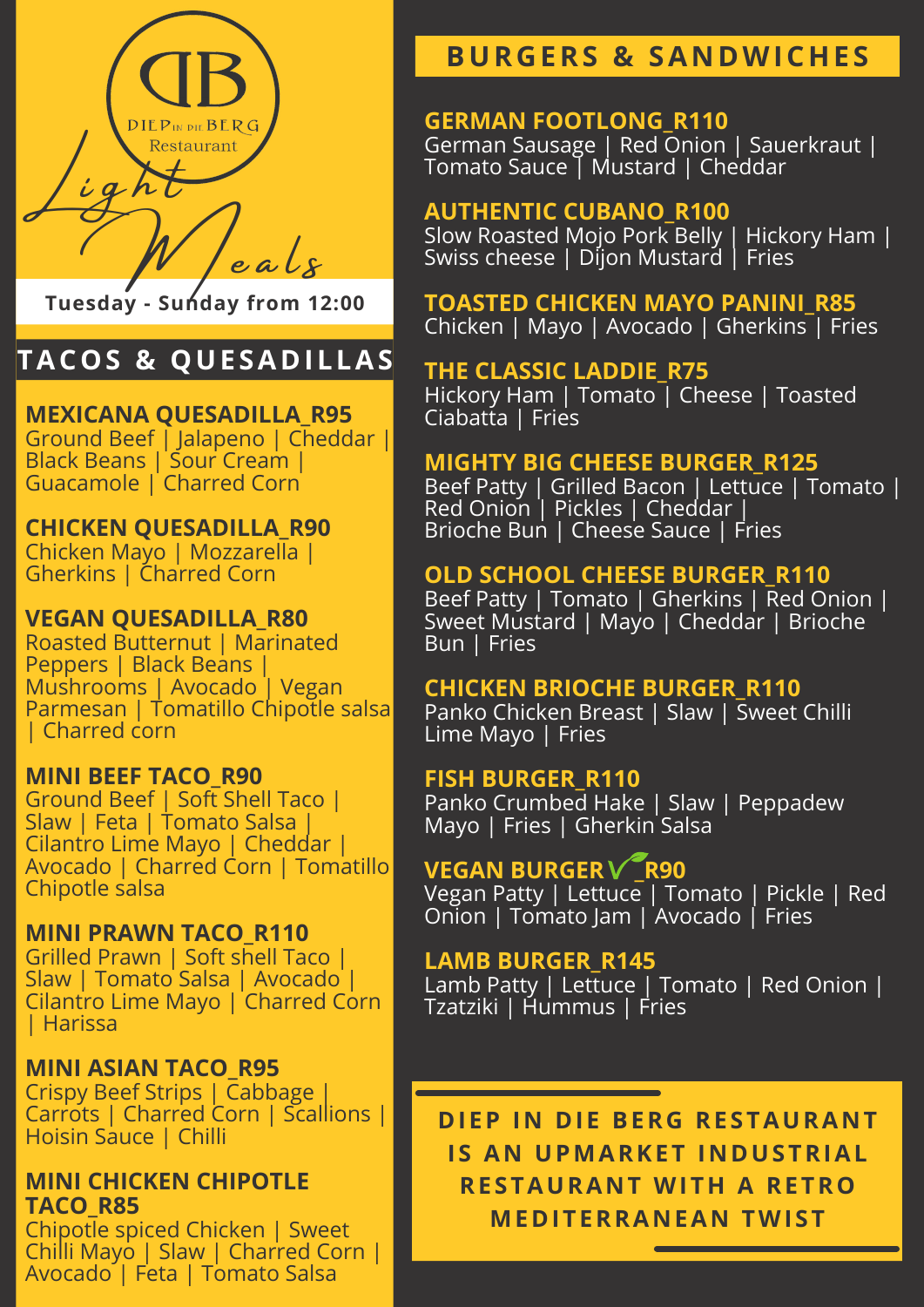

# **A N TIPASTO**

**FOCACCIA\_R58** Olive Oil | Garlic | Rosemary

**FOCACCIA BIANCA\_R75** Garlic | Rosemary | Olive Oil | Mozzarella

# **SALMON FLAT BREAD\_R85**

Smoked Salmon| Cream Cheese | Rocket | Balsamic Reduction | Lemon Oil

#### **MEDITERRANEAN FLAT BREAD\_R70**

Zucchini Ribbons | Rocket | Roasted Red Pepper | Pesto Cottage Cheese | Hummus | Olive Oil

# **EGETARIA N / EGA N**

MARGARITA<sup>V</sup>\_R78 Tomato | Mozzarella | Oregano

**VEGETARIAN \Ref** Artichoke | Heirloom Tomatoes | Feta | Roasted Aubergine Roasted Zucchini | Mushroom | Roasted Red Pepper | Olives

**FOUR CHEESES ¥ R110** Mozzarella | Gorgonzola | Feta | Parmesan | Garlic

**VEGAN MARGARITAV R100** Tomato | Vegan Cheese | Oregano

**ROOT VEG V R120** Roasted Butternut | Roasted Beetroot | Rocket | Avo | Sesame Seeds L Pumpkin Seeds L Sunflower Seeds

# **MEATY PIZZAS**

#### **MADRAS LAMB\_R135**

Lamb Shoulder L Masala | Mint | Yoghurt | Apricot Compote | Coriander

**PORK BELLY\_R120** Leek | Gorgonzola | Peppadew | Pork Belly | Glazed Pears

#### **CHICKEN TIKKA\_R120**

Spicy Chicken | Caramelized Red Onion | Cucumber Yoghurt Raita | Avo

**BACON & FIG\_R135** Bacon | Brie | Preserved Figs

**PESTO CHICKEN\_R120** Chicken Strips | Peppadew | Feta | Basil Pesto | Gorgonzola

**DIEP\_R115** Bacon | Feta | Spinach | Olives | Avocado

**MEXICANA\_R130** Chilli Con Carne | Jalapeno | Charred Corn

**HOT & SPICY\_R135** Chorizo | Chilli's | Olives | Rocket

# **EXTRAS**

Chilli, Garlic, Onion, Sweet Chilli **\_R5**

Pineapple, Capers, Rocket, Mushrooms, Peppadew, Roasted Red Pepper, Ham **R10** 

Avo (seasonal), Sundried Tomatoes, Olives, Preserved Figs **\_R15**

Grilled Chicken, Salami, Chorizo, Bacon, Feta, Mozzarella, Artichokes, Gorgonzola, Brie, Padano**\_R20**

Parma Ham, Fillet Strips**\_R25**

**Calzone** (any pizza with its toppings)**\_R20**

**Gluten Free Base** (additional)**\_R30**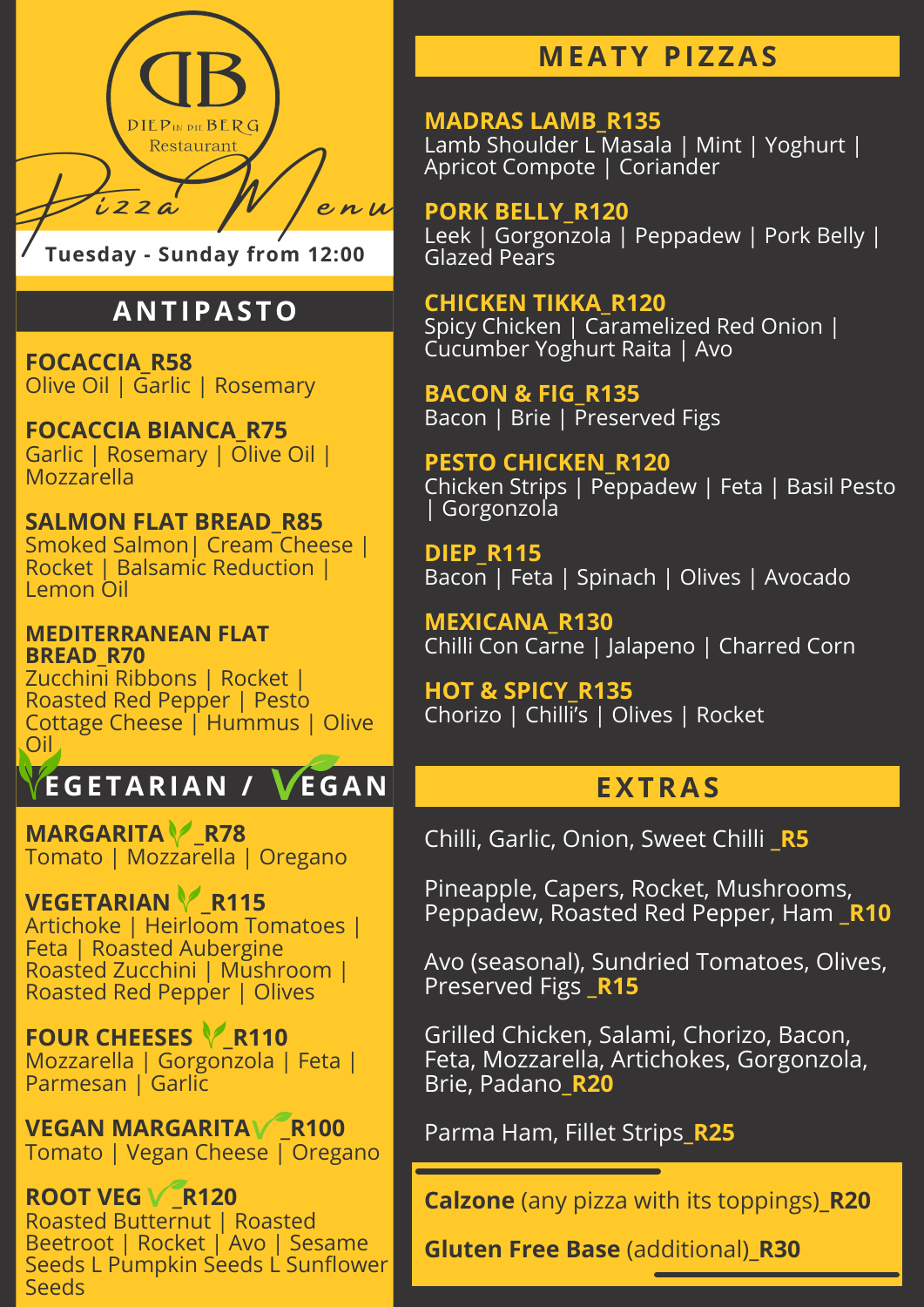

# **PASTAS**

#### **Choice of Spaghetti or Penne**

#### **CREAMY PESTO CHICKEN\_R120** Chicken | Sundried Tomato | Basil Pesto | Cream | White wine

**CHILLI PRAWN PASTA\_R190** Prawns | White Wine | Garlic | Tomato Sauce | Parsley

**BOLOGNAISE\_R90** Ground Beef | Red Wine | Napolitana | Garlic | Parmesan

#### **LENTIL AND MUSHROOM BOLOGNAISE**  $\sqrt{\ }$ **R90** Lentils | Mushroom | Vegan

Parmesan | Parsley

#### **BEEF LASAGNE\_R120**

Ground Beef | Napolitana Sauce | Mozzarella | Garlic

#### **LEMON VODKA PASTA\_R120**

Chicken Strips | Lemon Zest | Vodka | Parsley | Cream | Parmesan Gremolata | Napolitana Sauce

**ZUCCHETTI V R85** Baby Marrow Spaghetti | Basil | Napolitana Sauce

## **MAI N COURS E**

#### **PORTUGUESE PERI PERI CHICKEN FLATTY\_R190**

Choice of Peri Peri or Mojo Basting Deboned Chicken | Fries | Butternut | Creamed Spinach

#### **MOJO CHICKEN AND PRAWN\_R250**

Mojo Chicken Thighs | 3 x Queen Prawns | Fries | Butternut | Creamed Spinach

#### **SLOW ROAST PORK BELLY\_R185**

Baby Cabbage | Apple | Butter bean Salsa | New Potatoes | Pork Jus

#### **CHICKEN MELANZANE\_R110**

Breaded Chicken | Napolitana Sauce | Cheddar | Fries

#### **BREADED HAKE\_R125**

Hake | Tar-Tar Sauce | Lemon | Salsa | Pea Puree | Salt and Vinegar Fries

#### **QUEEN PRAWNS\_R275**

10 x Queen Prawns | Lemon Butter Garlic Sauce | Salt and Vinegar Fries

# **FROM THE GRILL**

#### **GRILLED BEEF FILLET\_R290**

Beef Fillet | Spicy Baby Potatoes | Broccoli | Charred Onions | Mustard Caper sauce

#### **BEEF RUMP\_R235**

Beef Rump | Spicy Baby Potatoes | Broccoli | Charred Onions

#### **CHICKEN ESPATADA\_R190**

Choice of Mojo Or Peri Peri Basting Chicken Thigh | Red Pepper | Onions | Fries | Toasted Tortilla

#### **BEEF TAGLIATA\_R220**

Beef Picanha | Chimichurri | Parmesan Shavings | Fries | Butternut | Creamed Spinach

## **POLENTA AND MUSHROOM STACK V R135**

Grilled Polenta Cake | Fried Garlic Mushrooms | Wilted Spinach | Harissa Cauliflower Puree | Pistachio Crumb